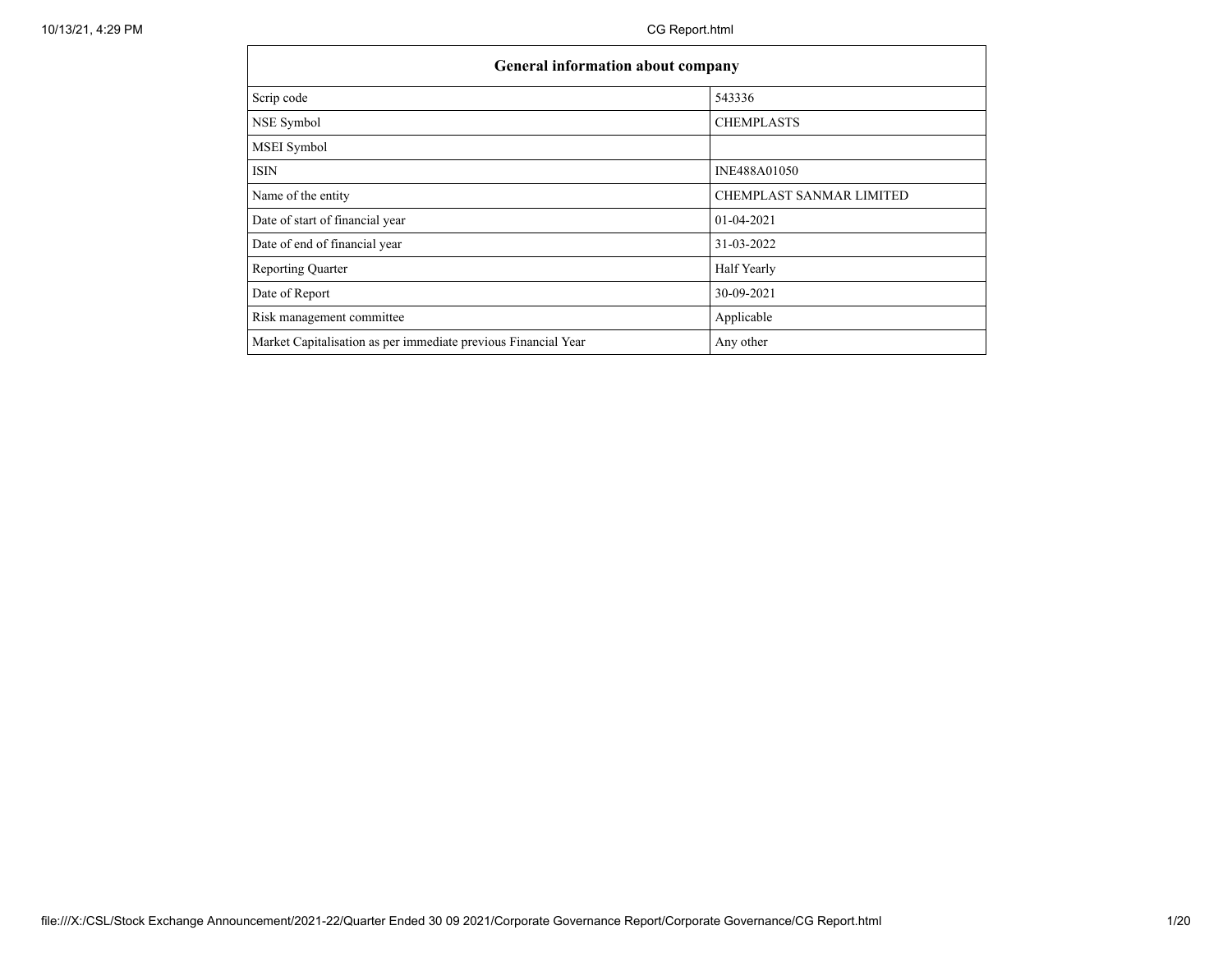|                |                      |                                      |            |            |                                                       |                            |                               |                            |                                                                                                      | <b>Annexure I</b>                           |                                          |                                                           |                      |                                            |                                                                                                                                                  |                                                                                                                                                                      |                                                                                                                                                                          |                                                                                                                                                                                                            |                                      |
|----------------|----------------------|--------------------------------------|------------|------------|-------------------------------------------------------|----------------------------|-------------------------------|----------------------------|------------------------------------------------------------------------------------------------------|---------------------------------------------|------------------------------------------|-----------------------------------------------------------|----------------------|--------------------------------------------|--------------------------------------------------------------------------------------------------------------------------------------------------|----------------------------------------------------------------------------------------------------------------------------------------------------------------------|--------------------------------------------------------------------------------------------------------------------------------------------------------------------------|------------------------------------------------------------------------------------------------------------------------------------------------------------------------------------------------------------|--------------------------------------|
|                |                      |                                      |            |            |                                                       |                            |                               |                            | Annexure I to be submitted by listed entity on quarterly basis                                       |                                             |                                          |                                                           |                      |                                            |                                                                                                                                                  |                                                                                                                                                                      |                                                                                                                                                                          |                                                                                                                                                                                                            |                                      |
|                |                      |                                      |            |            |                                                       |                            |                               |                            | I. Composition of Board of Directors                                                                 |                                             |                                          |                                                           |                      |                                            |                                                                                                                                                  |                                                                                                                                                                      |                                                                                                                                                                          |                                                                                                                                                                                                            |                                      |
|                |                      |                                      |            |            |                                                       |                            |                               |                            | Disclosure of notes on composition of board of directors explanatory                                 |                                             |                                          |                                                           |                      |                                            |                                                                                                                                                  |                                                                                                                                                                      |                                                                                                                                                                          |                                                                                                                                                                                                            |                                      |
|                |                      |                                      |            |            |                                                       |                            |                               |                            |                                                                                                      |                                             |                                          | Whether the listed entity has a Regular Chairperson   Yes |                      |                                            |                                                                                                                                                  |                                                                                                                                                                      |                                                                                                                                                                          |                                                                                                                                                                                                            |                                      |
|                |                      |                                      |            |            |                                                       |                            |                               |                            |                                                                                                      |                                             |                                          | Whether Chairperson is related to MD or CEO   No          |                      |                                            |                                                                                                                                                  |                                                                                                                                                                      |                                                                                                                                                                          |                                                                                                                                                                                                            |                                      |
| $\rm Sr$       | Title<br>(Mr)<br>Ms) | Name of the Director                 | PAN        | <b>DIN</b> | Category 1<br>of directors                            | Category 2<br>of directors | Category<br>3 of<br>directors | Date<br>of<br><b>Birth</b> | Whether<br>special<br>resolution<br>passed?<br>[Refer Reg.<br>$17(1A)$ of<br>Listing<br>Regulations] | Date of<br>passing<br>special<br>resolution | <b>Initial Date</b><br>of<br>appointment | Date of Re-<br>appointment                                | Date of<br>cessation | Tenure<br>of<br>director<br>(in<br>months) | No of<br>Directorship<br>in listed<br>entities<br>including<br>this listed<br>entity (Refer<br>Regulation<br>$17A$ of<br>Listing<br>Regulations) | No of<br>Independent<br>Directorship<br>in listed<br>entities<br>including<br>this listed<br>entity<br>(Refer<br>Regulation<br>$17A(1)$ of<br>Listing<br>Regulations | Number of<br>memberships<br>in Audit/<br>Stakeholder<br>Committee(s)<br>including this<br>listed entity<br>(Refer<br>Regulation<br>$26(1)$ of<br>Listing<br>Regulations) | No of post<br>of<br>Chairperson<br>in Audit/<br>Stakeholder<br>Committee<br>held in listed<br>entities<br>including<br>this listed<br>entity (Refer<br>Regulation<br>$26(1)$ of<br>Listing<br>Regulations) | Notes for<br>not<br>providing<br>PAN |
| L              | Mr                   | <b>VIJAY SANKAR</b>                  | AAGPS0086E | 00007875   | Non-<br>Executive -<br>Non<br>Independent<br>Director | Chairperson                |                               | $26 -$<br>$12 -$<br>1972   | NA                                                                                                   |                                             | 26-04-2021                               | 02-08-2021                                                |                      |                                            | $\overline{4}$                                                                                                                                   | $\overline{\mathbf{3}}$                                                                                                                                              | 6                                                                                                                                                                        | 2                                                                                                                                                                                                          |                                      |
| $\overline{2}$ | Mr                   | RAMKUMAR SHANKAR                     | AAKPR4163M | 00018391   | Executive<br>Director                                 | Not<br>Applicable          |                               | $23 -$<br>$03 -$<br>1967   | NA                                                                                                   |                                             | 01-02-2021                               | 01-02-2021                                                |                      | 60                                         |                                                                                                                                                  | $\mathbf{0}$                                                                                                                                                         | $\overline{0}$                                                                                                                                                           | $\mathbf{0}$                                                                                                                                                                                               |                                      |
| $\overline{3}$ | Mr                   | <b>CHANDRAN</b><br><b>RATNASWAMI</b> | AURPR5569C | 00109215   | Non-<br>Executive -<br>Non<br>Independent<br>Director | Not<br>Applicable          |                               | $11 -$<br>$05 -$<br>1949   | NA                                                                                                   |                                             | 26-04-2021                               | 02-08-2021                                                |                      |                                            | $\Delta$                                                                                                                                         | $\overline{0}$                                                                                                                                                       | $\overline{\mathbf{3}}$                                                                                                                                                  | $\theta$                                                                                                                                                                                                   |                                      |
| $\overline{4}$ | Mr                   | <b>AMARNATH</b><br>ANANTHANARAYANAN  | ACSPA4119J | 02928105   | Non-<br>Executive -<br>Non<br>Independent<br>Director | Not<br>Applicable          |                               | $07 -$<br>$04 -$<br>1971   | <b>NA</b>                                                                                            |                                             | 28-03-2019                               | 02-08-2021                                                |                      |                                            |                                                                                                                                                  | $\theta$                                                                                                                                                             |                                                                                                                                                                          | $\Omega$                                                                                                                                                                                                   |                                      |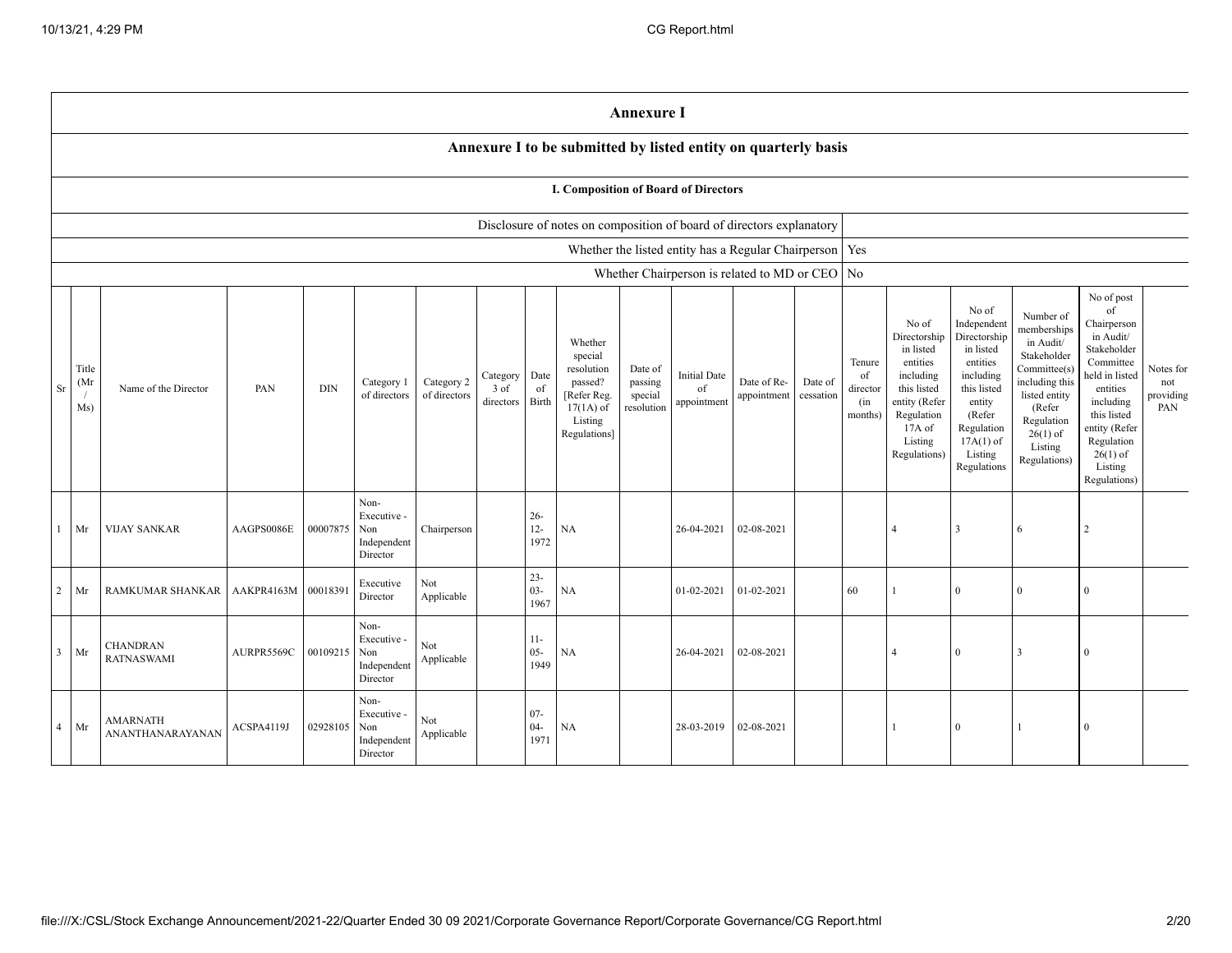## **I. Composition of Board of Directors**

|                |                      |                                                 |            |            |                                                |                               |                               |                          | Disclosure of notes on composition of board of directors explanatory                                 |                                             |                                          |                            |                      |                                            |                                                                                                                                                  |                                                                                                                                                                      |                                                                                                                                                                          |                                                                                                                                                |
|----------------|----------------------|-------------------------------------------------|------------|------------|------------------------------------------------|-------------------------------|-------------------------------|--------------------------|------------------------------------------------------------------------------------------------------|---------------------------------------------|------------------------------------------|----------------------------|----------------------|--------------------------------------------|--------------------------------------------------------------------------------------------------------------------------------------------------|----------------------------------------------------------------------------------------------------------------------------------------------------------------------|--------------------------------------------------------------------------------------------------------------------------------------------------------------------------|------------------------------------------------------------------------------------------------------------------------------------------------|
|                |                      |                                                 |            |            |                                                |                               |                               |                          | Whether the listed entity has a Regular Chairperson                                                  |                                             |                                          |                            |                      |                                            |                                                                                                                                                  |                                                                                                                                                                      |                                                                                                                                                                          |                                                                                                                                                |
| <b>Sr</b>      | Title<br>(Mr)<br>Ms) | Name of the<br>Director                         | PAN        | <b>DIN</b> | Category 1<br>of directors                     | Category 2<br>of<br>directors | Category<br>3 of<br>directors | Date<br>of<br>Birth      | Whether<br>special<br>resolution<br>passed?<br>[Refer Reg.<br>$17(1A)$ of<br>Listing<br>Regulations] | Date of<br>passing<br>special<br>resolution | <b>Initial Date</b><br>of<br>appointment | Date of Re-<br>appointment | Date of<br>cessation | Tenure<br>of<br>director<br>(in<br>months) | No of<br>Directorship<br>in listed<br>entities<br>including<br>this listed<br>entity (Refer<br>Regulation<br>$17A$ of<br>Listing<br>Regulations) | No of<br>Independent<br>Directorship<br>in listed<br>entities<br>including<br>this listed<br>entity<br>(Refer<br>Regulation<br>$17A(1)$ of<br>Listing<br>Regulations | Number of<br>memberships<br>in Audit/<br>Stakeholder<br>Committee(s)<br>including this<br>listed entity<br>(Refer<br>Regulation<br>$26(1)$ of<br>Listing<br>Regulations) | No $\ensuremath{\mathbf{c}}$<br>Chair<br>in A<br><b>Stake</b><br>Com<br>held i<br>ent<br>incl<br>this<br>entity<br>Regu<br>26(<br>Lis<br>Regul |
| 5              | Mrs                  | LAKSHMI<br>VIJAYAKUMAR                          | AABPL6939Q | 09115998   | Non-<br>Executive -<br>Independent<br>Director | Not<br>Applicable             |                               | $20 -$<br>$03 -$<br>1955 | NA                                                                                                   |                                             | 26-04-2021                               | 26-04-2021                 |                      | 60                                         |                                                                                                                                                  |                                                                                                                                                                      | $\overline{0}$                                                                                                                                                           | $\theta$                                                                                                                                       |
| 6              | Mr                   | <b>ADITYA JAIN</b>                              | AADPJ8906B | 00835144   | Non-<br>Executive -<br>Independent<br>Director | Not<br>Applicable             |                               | $27 -$<br>$10-$<br>1960  | NA                                                                                                   |                                             | 26-04-2021                               | 26-04-2021                 |                      | 60                                         |                                                                                                                                                  |                                                                                                                                                                      |                                                                                                                                                                          |                                                                                                                                                |
| $\overline{7}$ | Mr                   | <b>SANJAY VIJAY</b><br><b>BHANDARKAR</b>        | AAIPB0927D | 01260274   | Non-<br>Executive -<br>Independent<br>Director | Not<br>Applicable             |                               | $26 -$<br>$03 -$<br>1968 | NA                                                                                                   |                                             | 26-04-2021                               | 26-04-2021                 |                      | 60                                         | $\overline{A}$                                                                                                                                   |                                                                                                                                                                      | 8                                                                                                                                                                        | $\overline{\mathcal{A}}$                                                                                                                       |
| 8              | Mr                   | <b>PRASAD</b><br><b>RAGHAVA</b><br><b>MENON</b> | AECPM1352B | 00005078   | Non-<br>Executive -<br>Independent<br>Director | Not<br>Applicable             |                               | $23 -$<br>$01 -$<br>1946 | Yes                                                                                                  | $27 - 04 -$<br>2021                         | 26-04-2021                               | 26-04-2021                 |                      | 60                                         | 2                                                                                                                                                | $\overline{2}$                                                                                                                                                       | $\overline{2}$                                                                                                                                                           | $\Omega$                                                                                                                                       |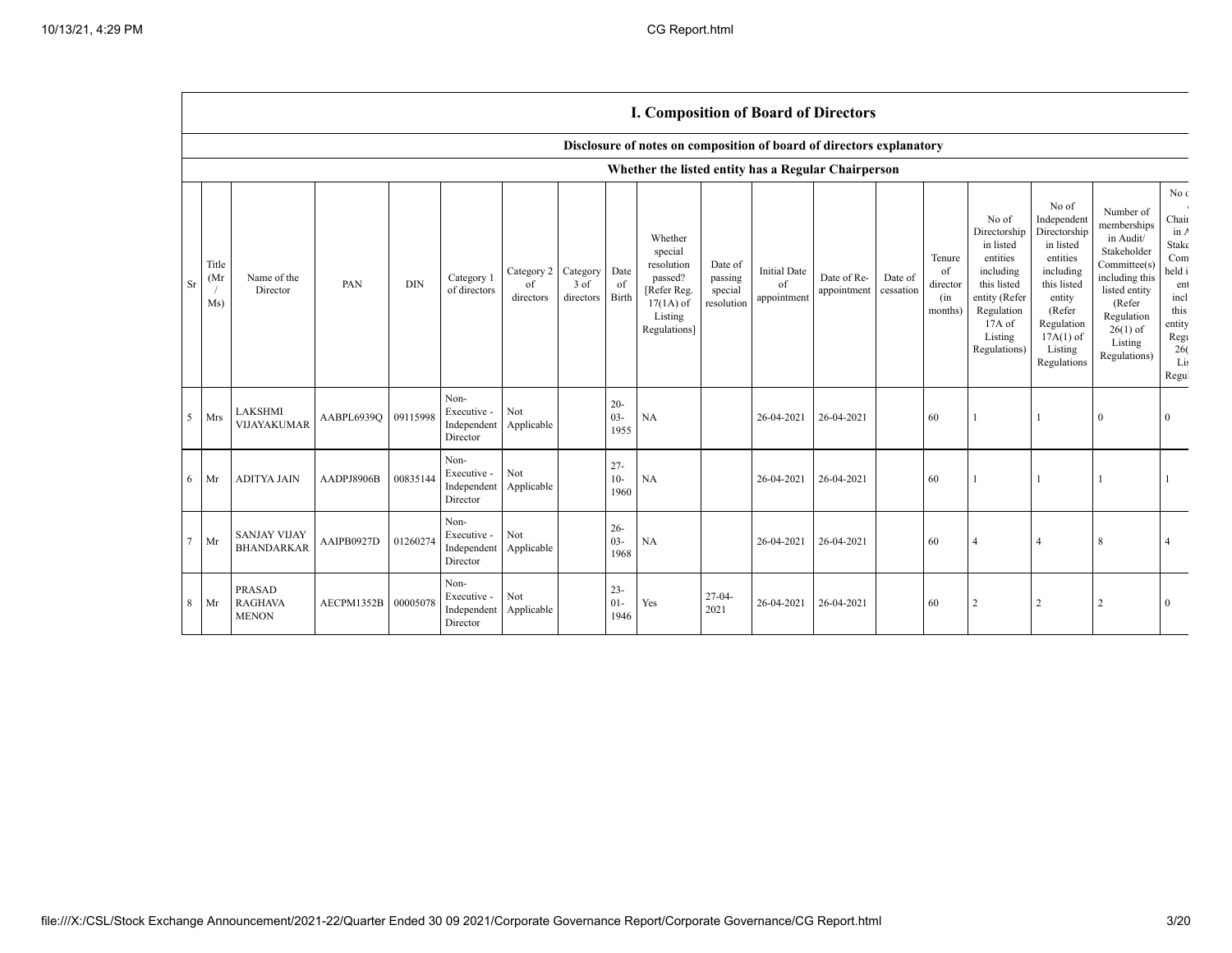|                | <b>Audit Committee Details</b> |                                          |                                                             |                            |                        |                      |         |  |  |  |
|----------------|--------------------------------|------------------------------------------|-------------------------------------------------------------|----------------------------|------------------------|----------------------|---------|--|--|--|
|                |                                |                                          | Whether the Audit Committee has a Regular Chairperson   Yes |                            |                        |                      |         |  |  |  |
| <b>Sr</b>      | DIN<br>Number                  | Name of Committee<br>members             | Category 1 of directors                                     | Category 2 of<br>directors | Date of<br>Appointment | Date of<br>Cessation | Remarks |  |  |  |
|                | 01260274                       | <b>SANJAY VIJAY</b><br><b>BHANDARKAR</b> | Non-Executive - Independent<br>Director                     | Chairperson                | 26-04-2021             |                      |         |  |  |  |
| $\overline{c}$ | 00007875                       | <b>VIJAY SANKAR</b>                      | Non-Executive - Non<br><b>Independent Director</b>          | Member                     | 26-04-2021             |                      |         |  |  |  |
|                | 00005078                       | PRASAD RAGHAVA<br><b>MENON</b>           | Non-Executive - Independent<br>Director                     | Member                     | 26-04-2021             |                      |         |  |  |  |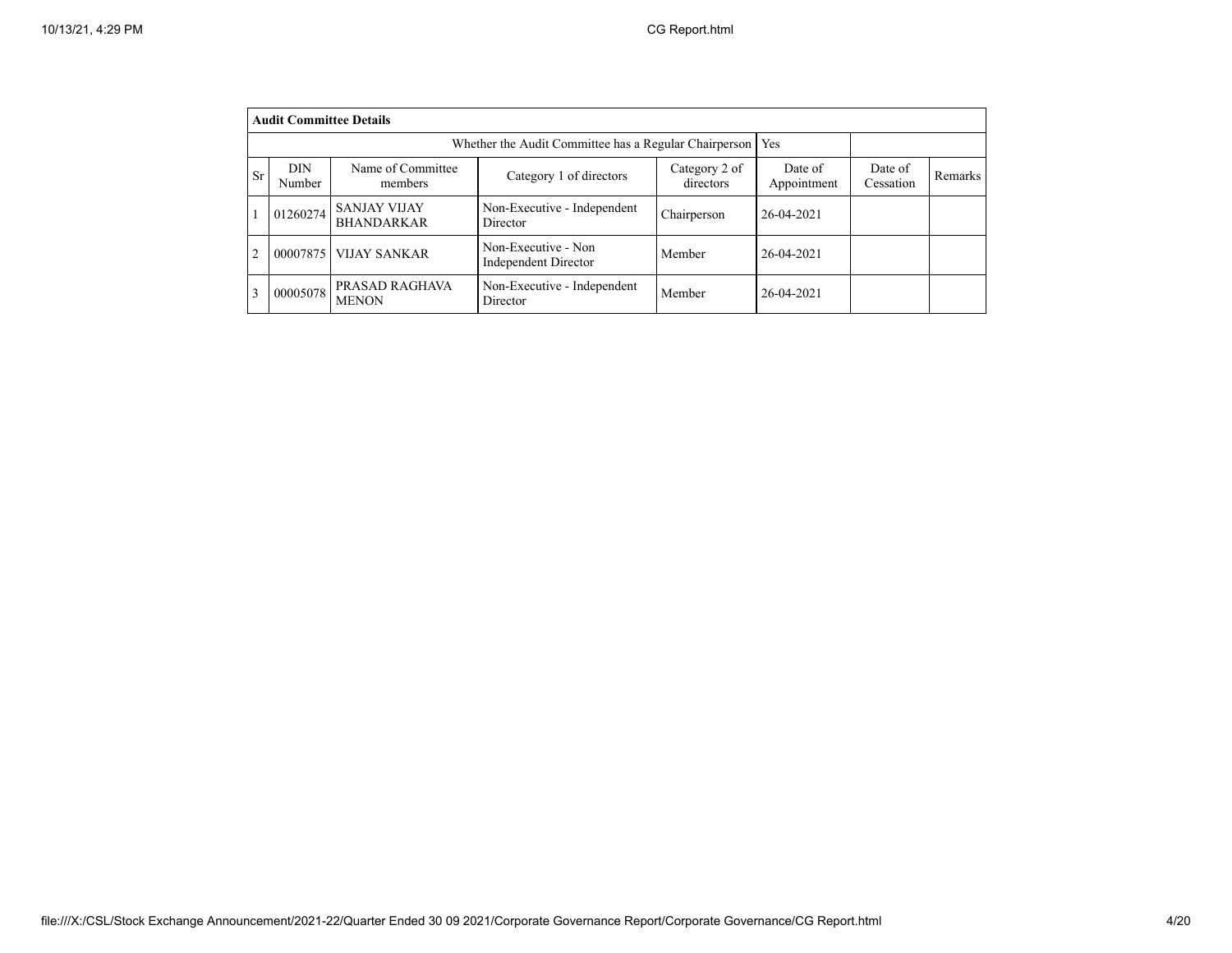|                | Nomination and remuneration committee |                                                                                   |                                                    |                            |                        |                      |         |  |  |  |
|----------------|---------------------------------------|-----------------------------------------------------------------------------------|----------------------------------------------------|----------------------------|------------------------|----------------------|---------|--|--|--|
|                |                                       | Whether the Nomination and remuneration committee has a Regular Chairperson   Yes |                                                    |                            |                        |                      |         |  |  |  |
| <b>Sr</b>      | <b>DIN</b><br>Number                  | Name of Committee<br>members                                                      | Category 1 of directors                            | Category 2 of<br>directors | Date of<br>Appointment | Date of<br>Cessation | Remarks |  |  |  |
|                |                                       | 00835144   ADITYA JAIN                                                            | Non-Executive - Independent<br>Director            | Chairperson                | 26-04-2021             |                      |         |  |  |  |
| $\overline{2}$ | 00007875                              | <b>VIJAY SANKAR</b>                                                               | Non-Executive - Non<br><b>Independent Director</b> | Member                     | 26-04-2021             |                      |         |  |  |  |
| 3              | 01260274                              | <b>SANJAY VIJAY</b><br><b>BHANDARKAR</b>                                          | Non-Executive - Independent<br>Director            | Member                     | 26-04-2021             |                      |         |  |  |  |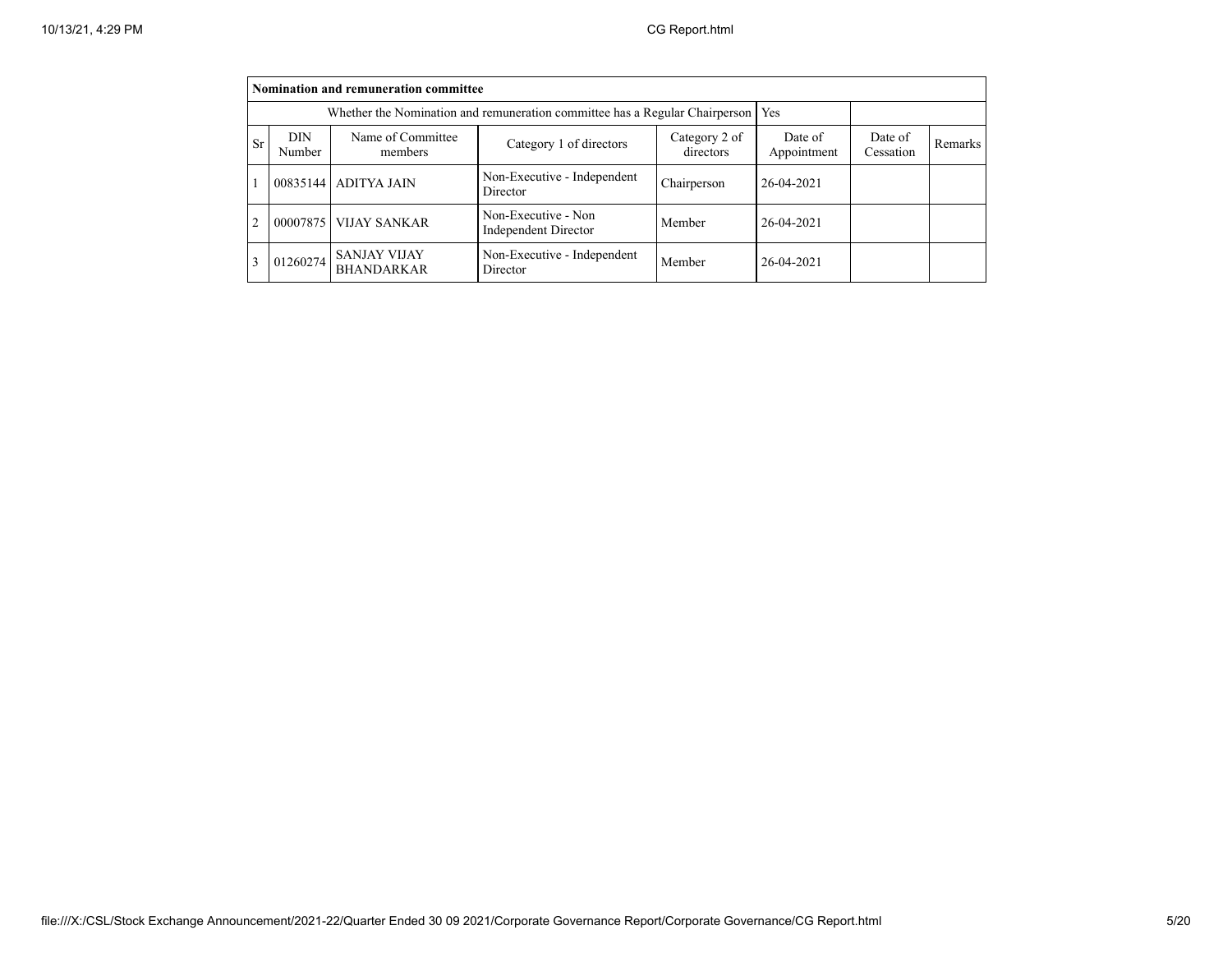|                | <b>Stakeholders Relationship Committee</b>                                                          |                                            |                                                    |             |            |                      |                |  |  |
|----------------|-----------------------------------------------------------------------------------------------------|--------------------------------------------|----------------------------------------------------|-------------|------------|----------------------|----------------|--|--|
|                | Whether the Stakeholders Relationship Committee has a Regular Chairperson<br><b>Yes</b>             |                                            |                                                    |             |            |                      |                |  |  |
| <b>Sr</b>      | DIN<br>Category 2 of<br>Name of Committee members<br>Category 1 of directors<br>directors<br>Number |                                            |                                                    |             |            | Date of<br>Cessation | <b>Remarks</b> |  |  |
|                | 00835144                                                                                            | <b>ADITYA JAIN</b>                         | Non-Executive - Independent<br>Director            | Chairperson | 26-04-2021 |                      |                |  |  |
| $\overline{c}$ | 00007875                                                                                            | <b>VIJAY SANKAR</b>                        | Non-Executive - Non<br><b>Independent Director</b> | Member      | 26-04-2021 |                      |                |  |  |
| 3              | 02928105                                                                                            | <b>AMARNATH</b><br><b>ANANTHANARAYANAN</b> | Non-Executive - Non<br><b>Independent Director</b> | Member      | 26-04-2021 |                      |                |  |  |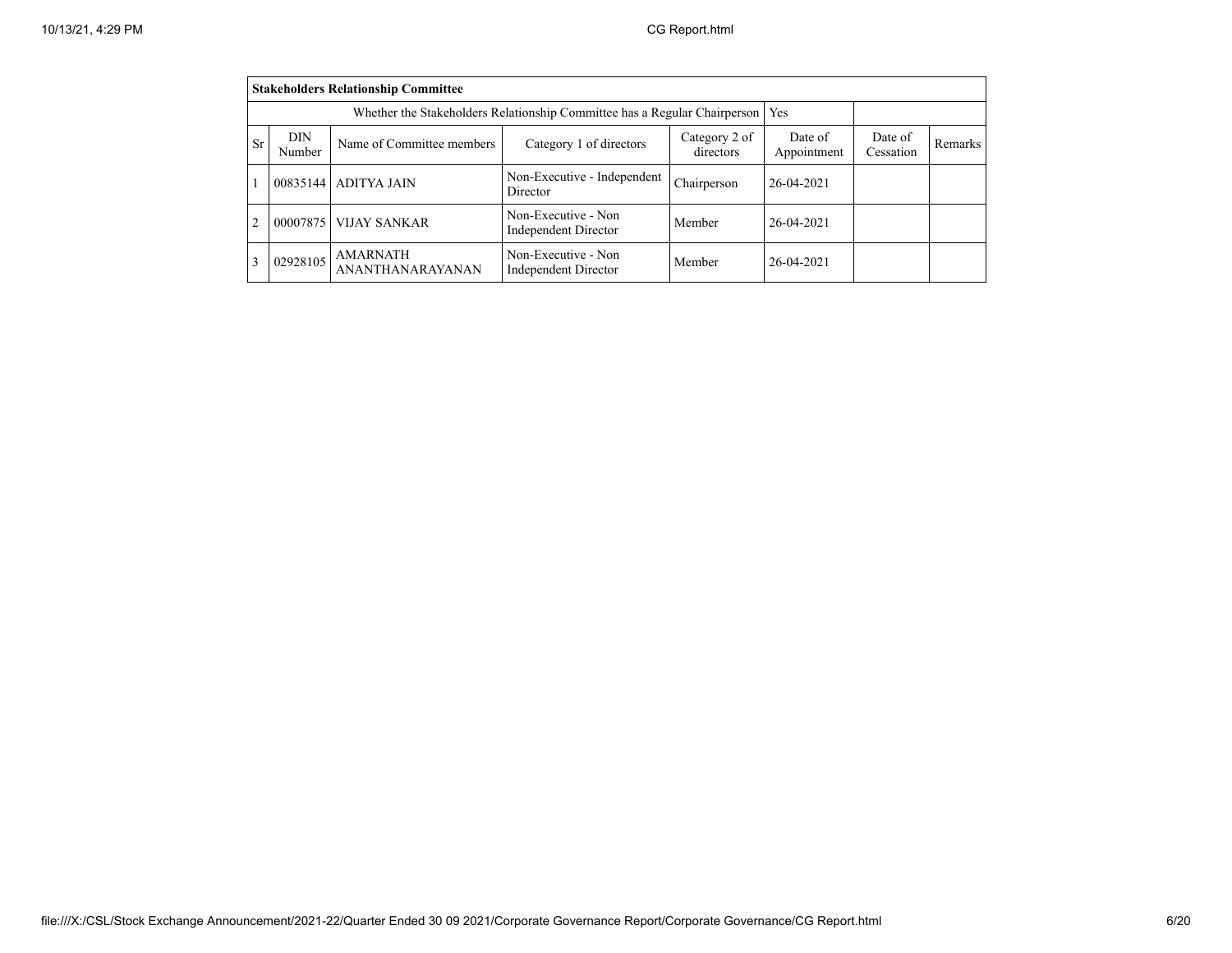|                | <b>Risk Management Committee</b>                                       |                                            |                                                    |             |            |  |  |  |  |
|----------------|------------------------------------------------------------------------|--------------------------------------------|----------------------------------------------------|-------------|------------|--|--|--|--|
|                | Whether the Risk Management Committee has a Regular Chairperson<br>Yes |                                            |                                                    |             |            |  |  |  |  |
| <b>Sr</b>      | DIN<br>Number                                                          | Date of<br>Appointment                     | Date of<br>Cessation                               | Remarks     |            |  |  |  |  |
|                | 00835144                                                               | <b>ADITYA JAIN</b>                         | Non-Executive - Independent<br>Director            | Chairperson | 16-07-2021 |  |  |  |  |
| $\overline{c}$ | 00007875                                                               | <b>VIJAY SANKAR</b>                        | Non-Executive - Non<br><b>Independent Director</b> | Member      | 16-07-2021 |  |  |  |  |
|                | 02928105                                                               | <b>AMARNATH</b><br><b>ANANTHANARAYANAN</b> | Non-Executive - Non<br><b>Independent Director</b> | Member      | 16-07-2021 |  |  |  |  |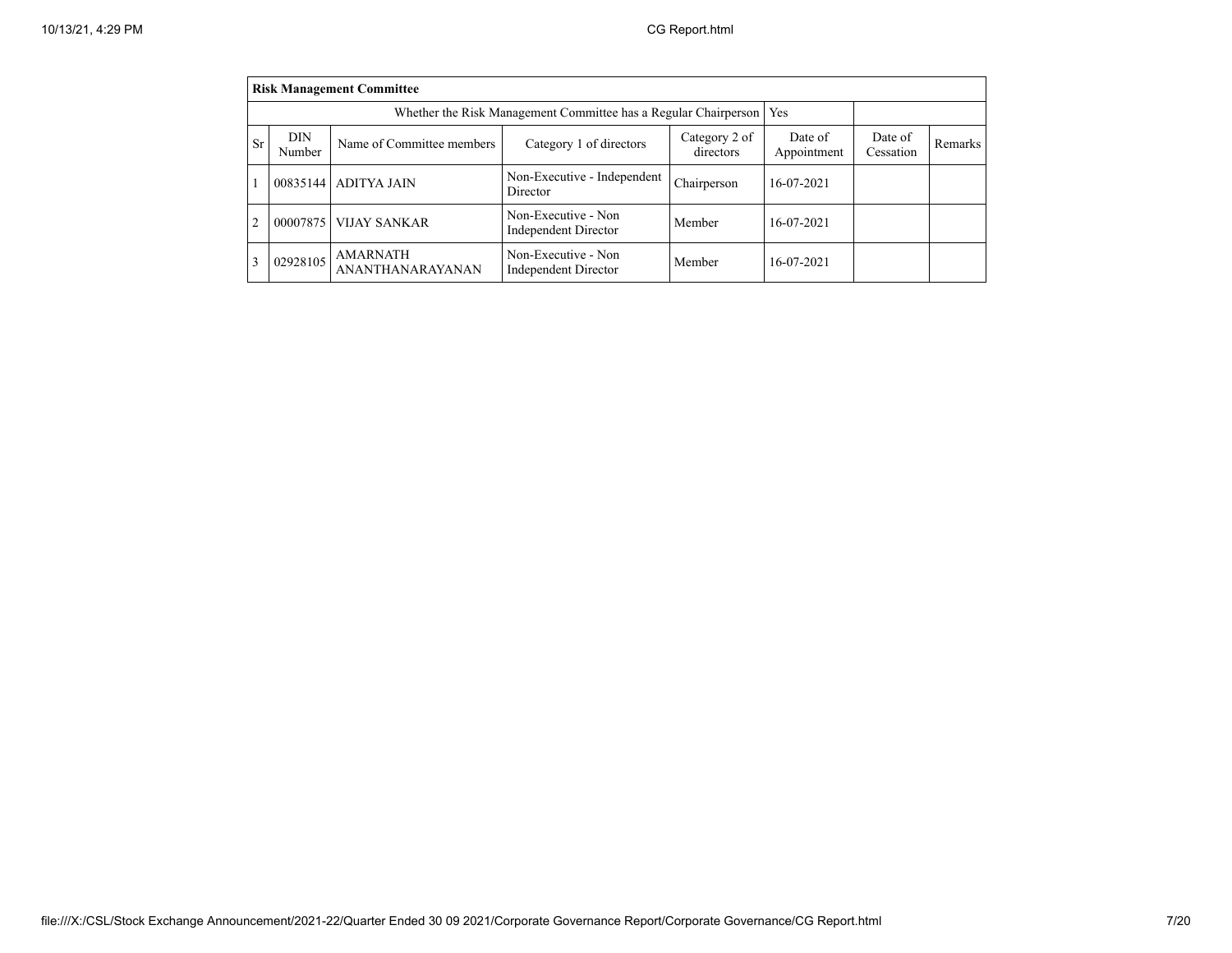|     | <b>Corporate Social Responsibility Committee</b> |                                                                                 |                            |                            |                        |                      |         |  |  |
|-----|--------------------------------------------------|---------------------------------------------------------------------------------|----------------------------|----------------------------|------------------------|----------------------|---------|--|--|
|     |                                                  | Whether the Corporate Social Responsibility Committee has a Regular Chairperson |                            |                            |                        |                      |         |  |  |
| -Sr | DIN<br>Number                                    | Name of Committee<br>members                                                    | Category 1 of<br>directors | Category 2 of<br>directors | Date of<br>Appointment | Date of<br>Cessation | Remarks |  |  |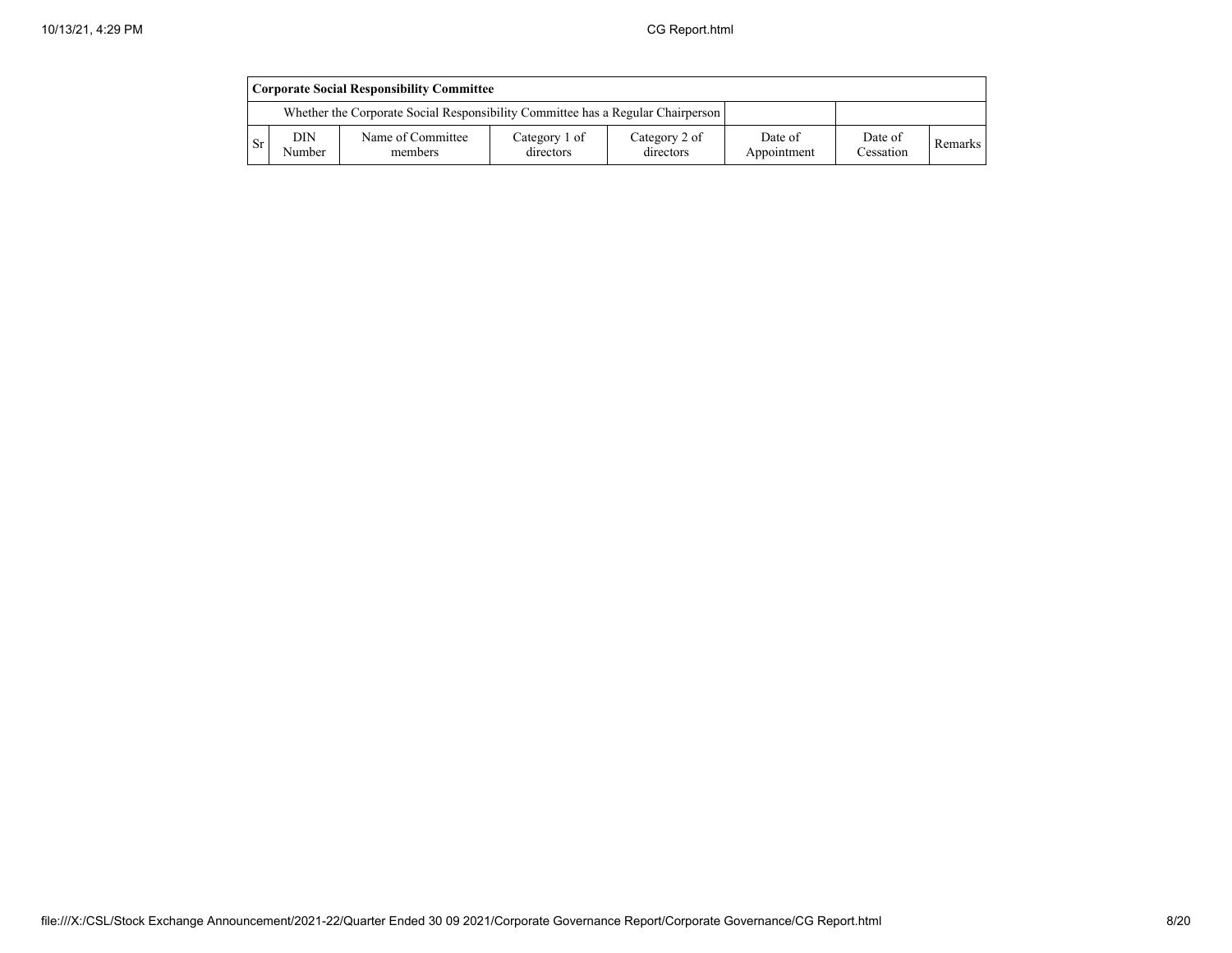| <b>Other Committee</b> |                                                                                                                                     |  |  |
|------------------------|-------------------------------------------------------------------------------------------------------------------------------------|--|--|
|                        | Sr   DIN Number   Name of Committee members   Name of other committee   Category 1 of directors   Category 2 of directors   Remarks |  |  |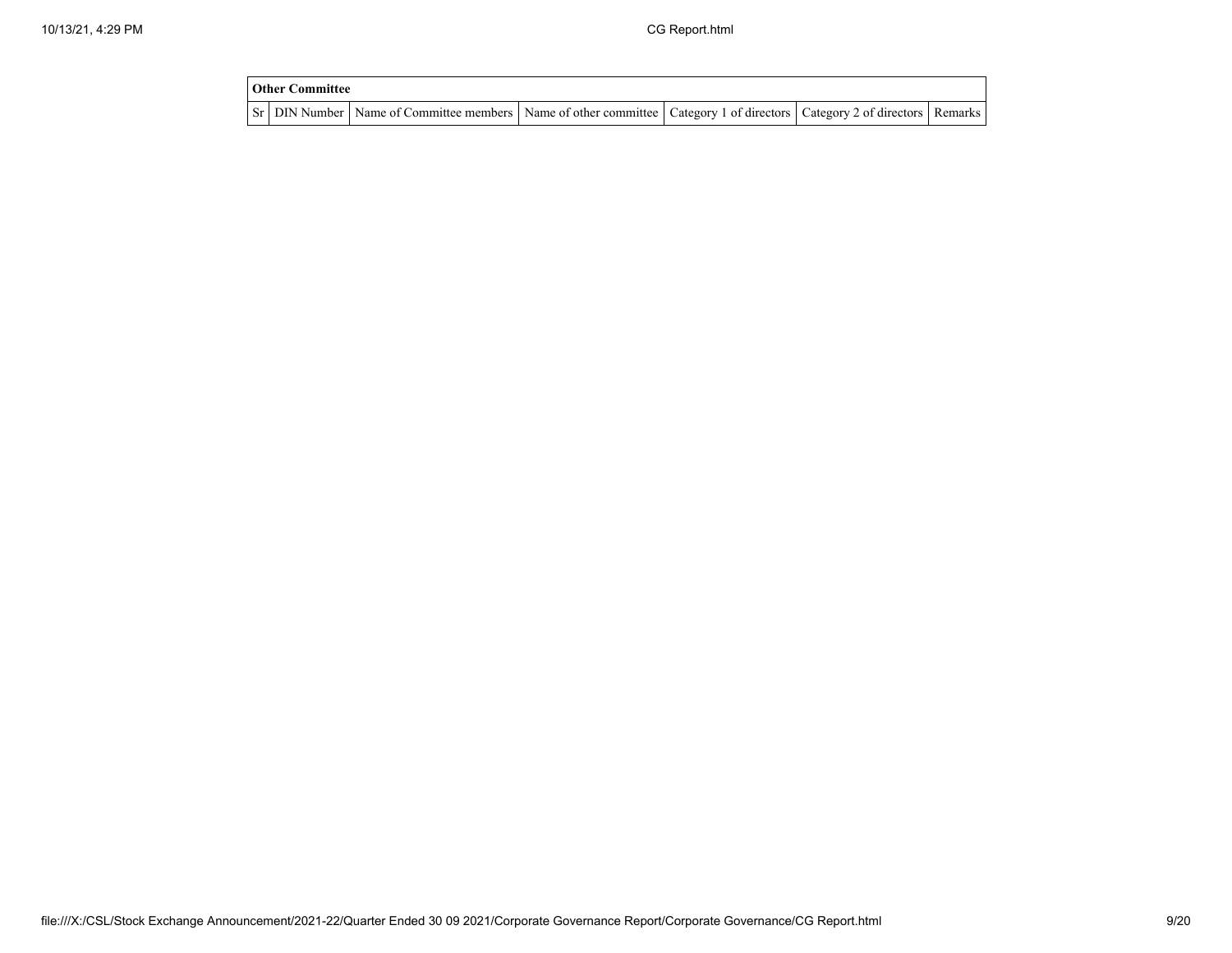|                | <b>Annexure 1</b>                                                   |                                                             |                                                                      |                                       |                                                     |                                                                                  |                                                                        |  |  |  |
|----------------|---------------------------------------------------------------------|-------------------------------------------------------------|----------------------------------------------------------------------|---------------------------------------|-----------------------------------------------------|----------------------------------------------------------------------------------|------------------------------------------------------------------------|--|--|--|
|                | <b>Annexure 1</b>                                                   |                                                             |                                                                      |                                       |                                                     |                                                                                  |                                                                        |  |  |  |
|                | <b>III. Meeting of Board of Directors</b>                           |                                                             |                                                                      |                                       |                                                     |                                                                                  |                                                                        |  |  |  |
|                | Disclosure of notes on meeting of board<br>of directors explanatory |                                                             |                                                                      |                                       |                                                     |                                                                                  |                                                                        |  |  |  |
| <b>Sr</b>      | Date(s) of<br>meeting (if any)<br>in the previous<br>quarter        | Date(s) of<br>meeting (if any)<br>in the current<br>quarter | Maximum gap<br>between any two<br>consecutive (in<br>number of days) | Notes for<br>not<br>providing<br>Date | Whether<br>requirement of<br>Quorum met<br>(Yes/No) | Number of Directors<br>present <sup>*</sup> (other than<br>Independent Director) | No. of<br>Independent<br><b>Directors</b><br>attending the<br>meeting* |  |  |  |
|                | 15-04-2021                                                          |                                                             |                                                                      |                                       | Yes                                                 |                                                                                  |                                                                        |  |  |  |
| $\overline{2}$ | 26-04-2021                                                          |                                                             | 10                                                                   |                                       | Yes                                                 | $\overline{4}$                                                                   | $\overline{4}$                                                         |  |  |  |
| 3              |                                                                     | 16-07-2021                                                  | 80                                                                   |                                       | Yes                                                 | $\overline{4}$                                                                   | 4                                                                      |  |  |  |
| $\overline{4}$ |                                                                     | 31-08-2021                                                  | 45                                                                   |                                       | Yes                                                 | $\overline{4}$                                                                   | 4                                                                      |  |  |  |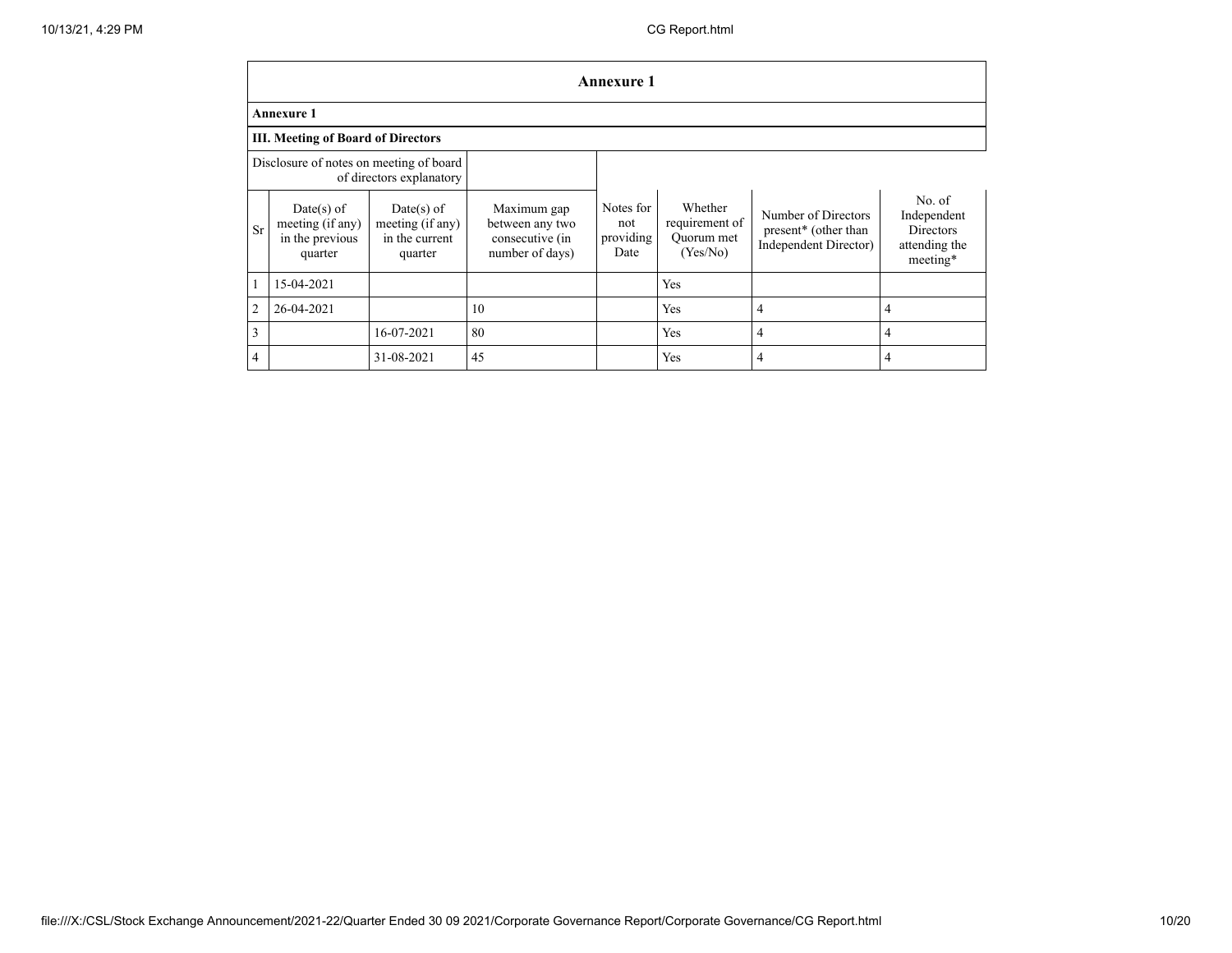|                          | <b>Annexure 1</b>                              |                                                                                                            |                                                                      |                               |                                       |                                                        |                                                                                      |                                                                         |
|--------------------------|------------------------------------------------|------------------------------------------------------------------------------------------------------------|----------------------------------------------------------------------|-------------------------------|---------------------------------------|--------------------------------------------------------|--------------------------------------------------------------------------------------|-------------------------------------------------------------------------|
|                          | <b>IV. Meeting of Committees</b>               |                                                                                                            |                                                                      |                               |                                       |                                                        |                                                                                      |                                                                         |
|                          |                                                |                                                                                                            | Disclosure of notes on meeting of committees explanatory             |                               |                                       |                                                        |                                                                                      |                                                                         |
| <b>Sr</b>                | Name of<br>Committee                           | $Date(s)$ of meeting (Enter<br>dates of Previous quarter<br>and Current quarter in<br>chronological order) | Maximum gap<br>between any two<br>consecutive (in<br>number of days) | Name of<br>other<br>committee | Reson for<br>not<br>providing<br>date | Whether<br>requirement<br>of Quorum<br>met<br>(Yes/No) | Number of<br><b>Directors</b><br>present* (other<br>than<br>Independent<br>Director) | No. of<br>Independent<br>Directors<br>attending the<br>$\rm{meeting}^*$ |
| $\mathbf{1}$             | Audit<br>Committee                             | 15-04-2021                                                                                                 |                                                                      |                               |                                       | Yes                                                    |                                                                                      |                                                                         |
| $\overline{c}$           | Audit<br>Committee                             | 16-07-2021                                                                                                 |                                                                      |                               |                                       | Yes                                                    | 1                                                                                    | $\overline{c}$                                                          |
| 3                        | Audit<br>Committee                             | 31-08-2021                                                                                                 | 45                                                                   |                               |                                       | Yes                                                    | 1                                                                                    | 2                                                                       |
| $\overline{\mathcal{L}}$ | Nomination<br>and<br>remuneration<br>committee | 23-04-2021                                                                                                 |                                                                      |                               |                                       | Yes                                                    |                                                                                      |                                                                         |
| 5                        | Nomination<br>and<br>remuneration<br>committee | 16-07-2021                                                                                                 | 83                                                                   |                               |                                       | Yes                                                    | $\mathbf{1}$                                                                         | 2                                                                       |
| 6                        | Nomination<br>and<br>remuneration<br>committee | 31-08-2021                                                                                                 | 45                                                                   |                               |                                       | Yes                                                    | $\mathbf{1}$                                                                         | 2                                                                       |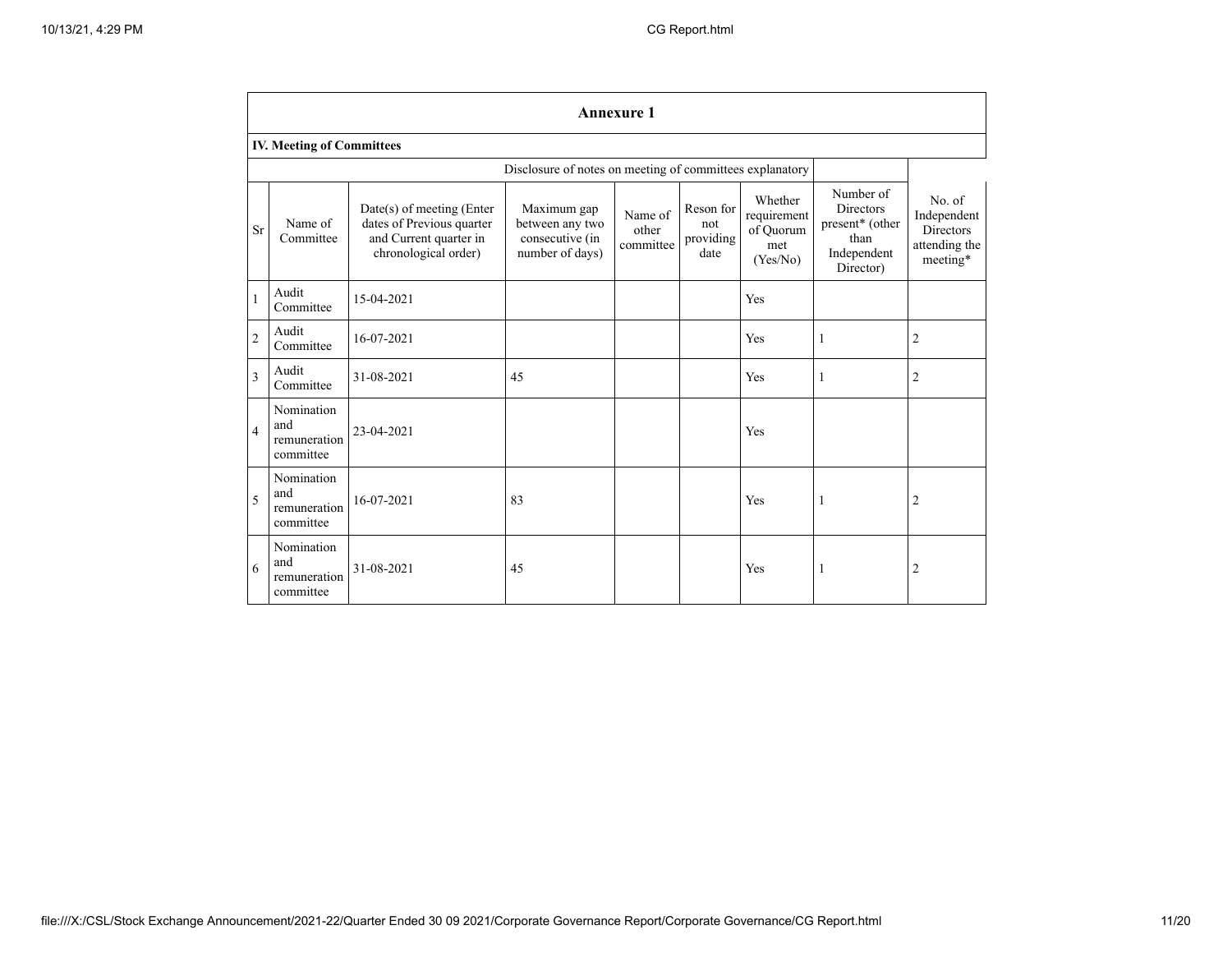|    | <b>Annexure 1</b>                                                                                         |                                  |                                                                    |  |  |  |  |  |
|----|-----------------------------------------------------------------------------------------------------------|----------------------------------|--------------------------------------------------------------------|--|--|--|--|--|
|    | <b>V. Related Party Transactions</b>                                                                      |                                  |                                                                    |  |  |  |  |  |
| Sr | Subject                                                                                                   | Compliance status<br>(Yes/No/NA) | If status is "No" details of non-<br>compliance may be given here. |  |  |  |  |  |
|    | Whether prior approval of audit committee obtained                                                        | Yes                              |                                                                    |  |  |  |  |  |
|    | Whether shareholder approval obtained for material RPT                                                    | NA                               |                                                                    |  |  |  |  |  |
| 3  | Whether details of RPT entered into pursuant to omnibus approval<br>have been reviewed by Audit Committee | NA                               |                                                                    |  |  |  |  |  |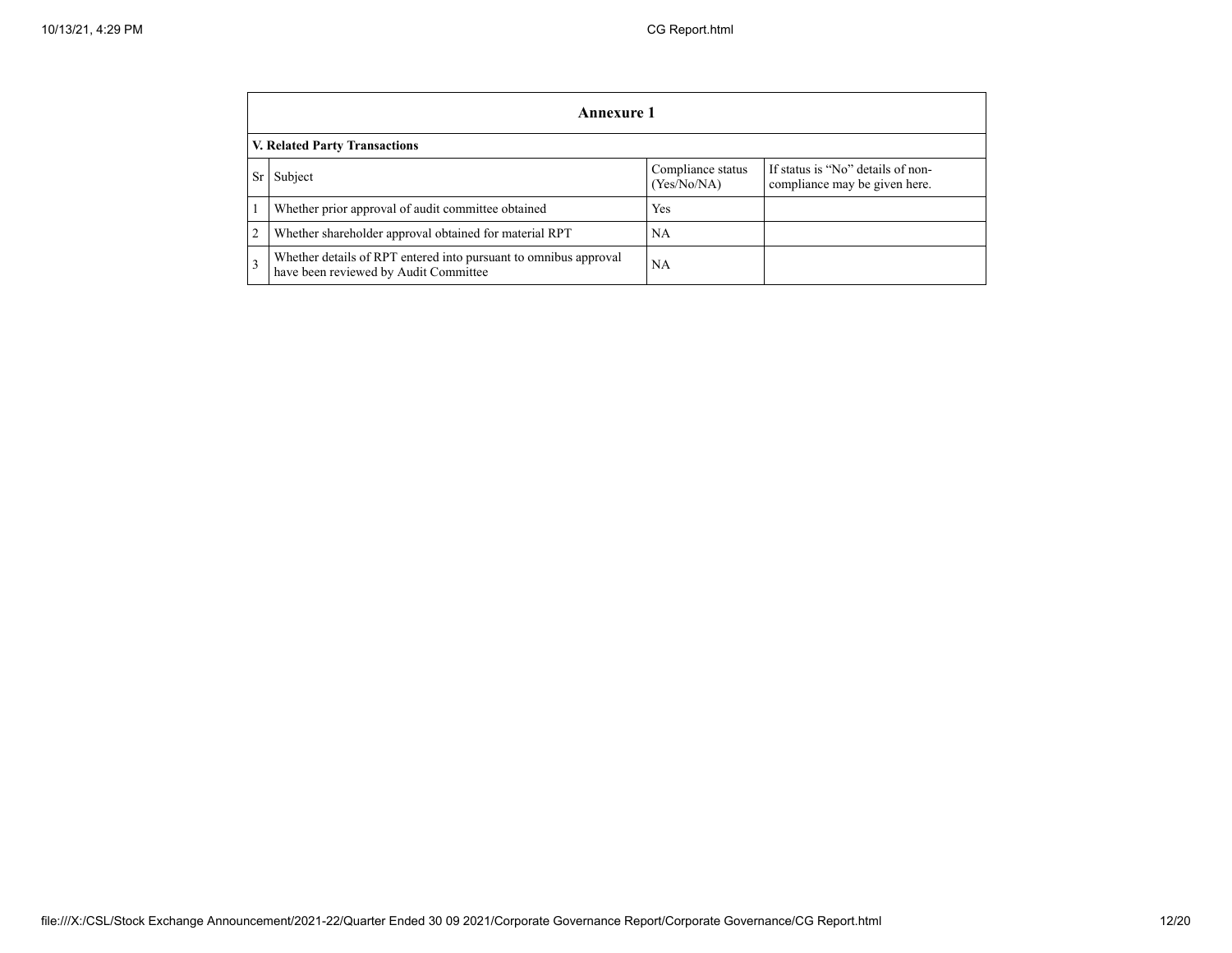|                          | Annexure 1                                                                                                                                                                                                      |                               |  |  |
|--------------------------|-----------------------------------------------------------------------------------------------------------------------------------------------------------------------------------------------------------------|-------------------------------|--|--|
|                          | <b>VI.</b> Affirmations                                                                                                                                                                                         |                               |  |  |
|                          | Sr Subject                                                                                                                                                                                                      | Compliance<br>status (Yes/No) |  |  |
| $\mathbf{1}$             | The composition of Board of Directors is in terms of SEBI (Listing obligations and disclosure requirements)<br>Regulations, 2015                                                                                | Yes                           |  |  |
| $\overline{c}$           | The composition of the following committees is in terms of SEBI(Listing obligations and disclosure requirements)<br>Regulations, 2015 a. Audit Committee                                                        | <b>Yes</b>                    |  |  |
| $\overline{\mathcal{E}}$ | The composition of the following committees is in terms of SEBI(Listing obligations and disclosure requirements)<br>Regulations, 2015. b. Nomination & remuneration committee                                   | Yes                           |  |  |
| $\overline{4}$           | The composition of the following committees is in terms of SEBI(Listing obligations and disclosure requirements)<br>Regulations, 2015. c. Stakeholders relationship committee                                   | Yes                           |  |  |
| 5                        | The composition of the following committees is in terms of SEBI(Listing obligations and disclosure requirements)<br>Regulations, 2015. d. Risk management committee (applicable to the top 500 listed entities) | Yes                           |  |  |
| 6                        | The committee members have been made aware of their powers, role and responsibilities as specified in SEBI<br>(Listing obligations and disclosure requirements) Regulations, 2015.                              | Yes                           |  |  |
| $\overline{7}$           | The meetings of the board of directors and the above committees have been conducted in the manner as specified in<br>SEBI (Listing obligations and disclosure requirements) Regulations, 2015.                  | Yes                           |  |  |
| 8                        | This report and/or the report submitted in the previous quarter has been placed before Board of Directors.                                                                                                      | N <sub>0</sub>                |  |  |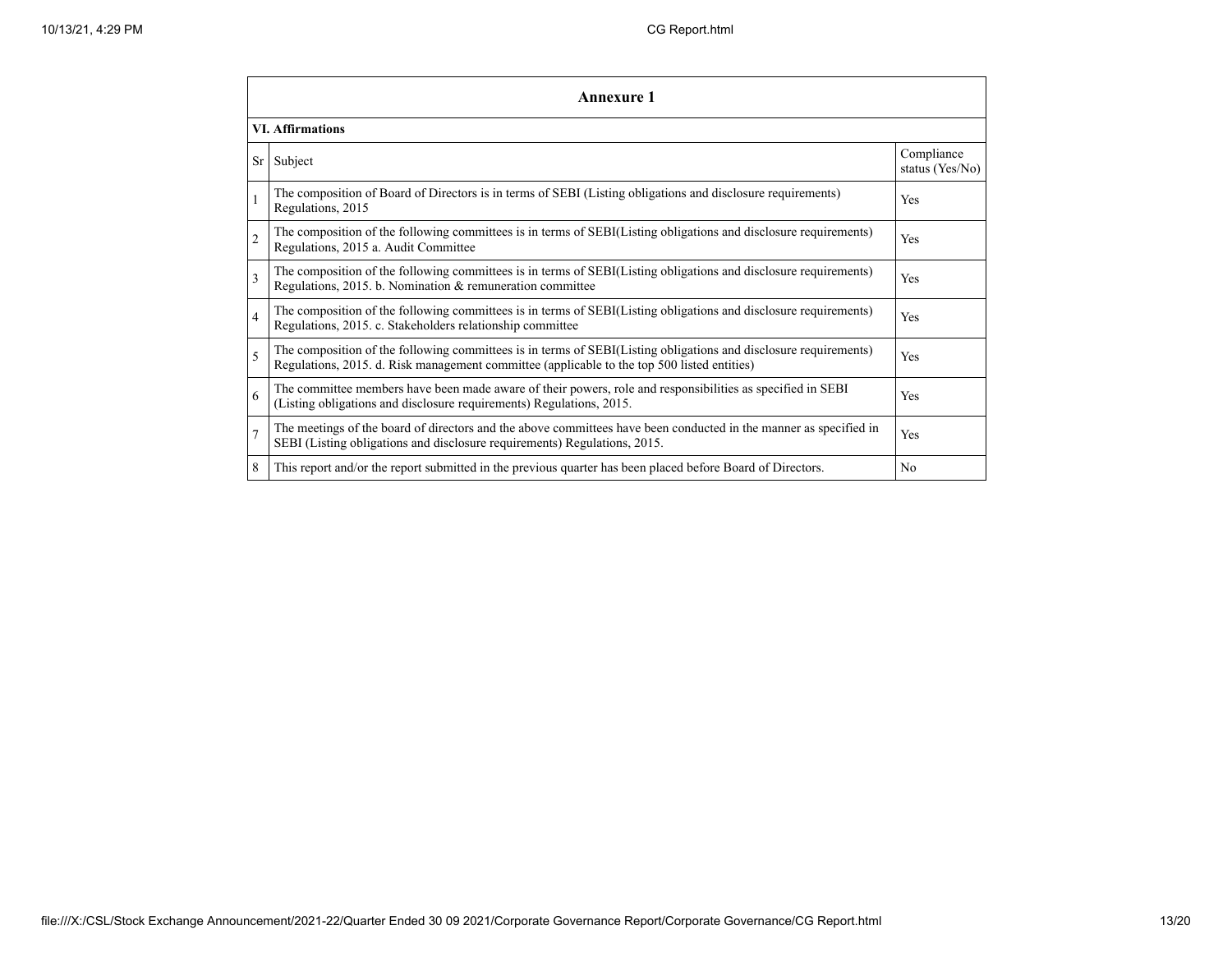| <b>Annexure 1</b> |                   |                                          |
|-------------------|-------------------|------------------------------------------|
| <b>Sr</b>         | Subject           | Compliance status                        |
|                   | Name of signatory | M Raman                                  |
|                   | Designation       | Company Secretary and Compliance Officer |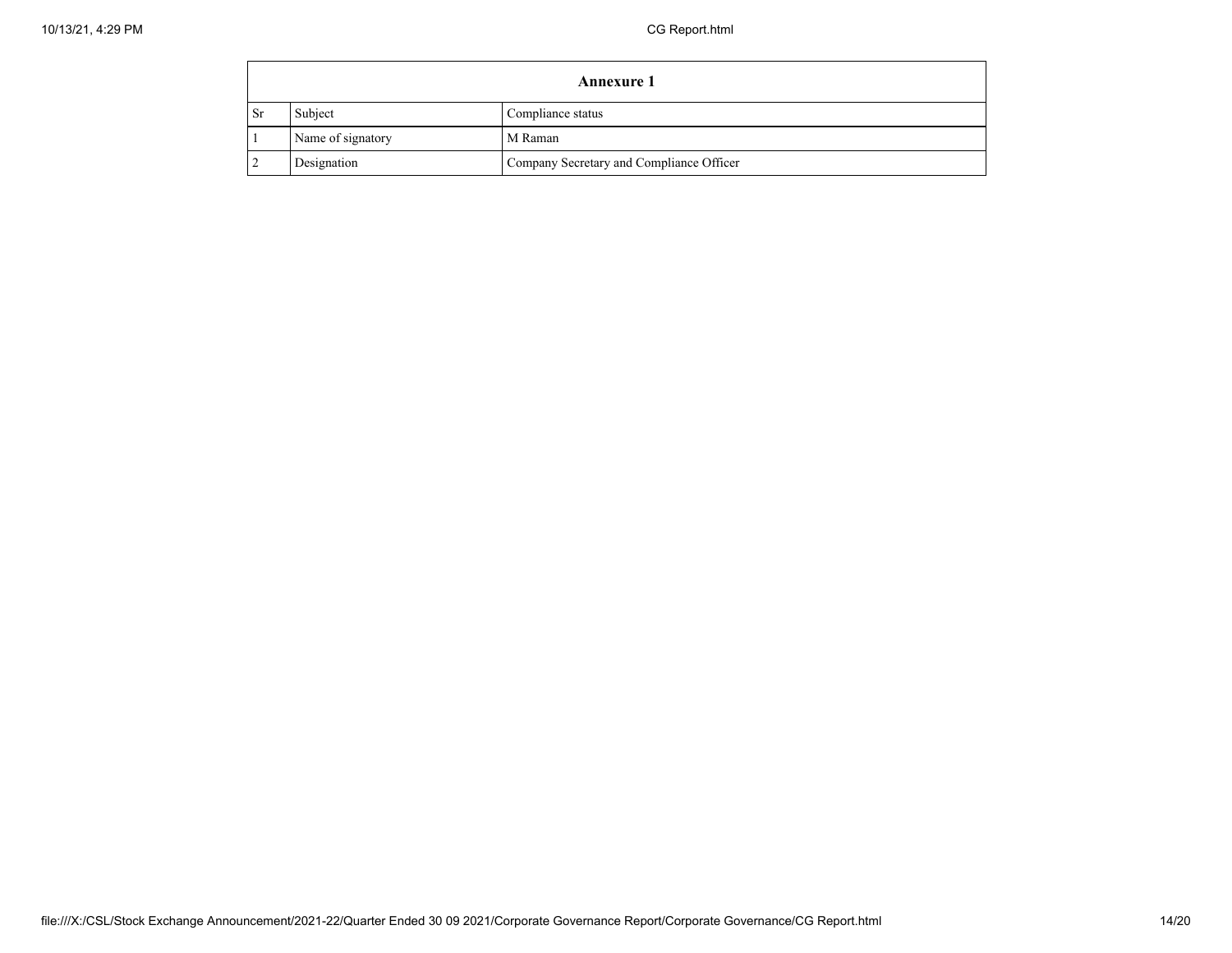|                          | <b>Annexure III</b>                                                                                                                                                                  |                                              |                                     |                                                                      |  |
|--------------------------|--------------------------------------------------------------------------------------------------------------------------------------------------------------------------------------|----------------------------------------------|-------------------------------------|----------------------------------------------------------------------|--|
|                          | <b>III.</b> Affirmations                                                                                                                                                             |                                              |                                     |                                                                      |  |
| Sr                       | Particulars                                                                                                                                                                          | Regulation<br>Number                         | Compliance<br>status<br>(Yes/No/NA) | If status is "No" details of<br>non-compliance may be<br>given here. |  |
|                          | Copy of the annual report including balance sheet, profit and loss account,<br>directors report, corporate governance report, business responsibility<br>report displayed on website | 46(2)                                        | Yes                                 |                                                                      |  |
| $\overline{2}$           | Presence of Chairperson of Audit Committee at the Annual General<br>Meeting                                                                                                          | 18(1)(d)                                     | Yes                                 |                                                                      |  |
| 3                        | Presence of Chairperson of the nomination and remuneration committee at<br>the annual general meeting                                                                                | 19(3)                                        | Yes                                 |                                                                      |  |
| $\overline{\mathcal{L}}$ | Presence of Chairperson of the Stakeholder Relationship committee at the<br>annual general meeting                                                                                   | 20(3)                                        | <b>NA</b>                           |                                                                      |  |
| 5                        | Whether "Corporate Governance Report" disclosed in Annual Report                                                                                                                     | $34(3)$ read with<br>para C of<br>Schedule V | <b>NA</b>                           |                                                                      |  |
|                          | Any other information to be provided                                                                                                                                                 |                                              |                                     |                                                                      |  |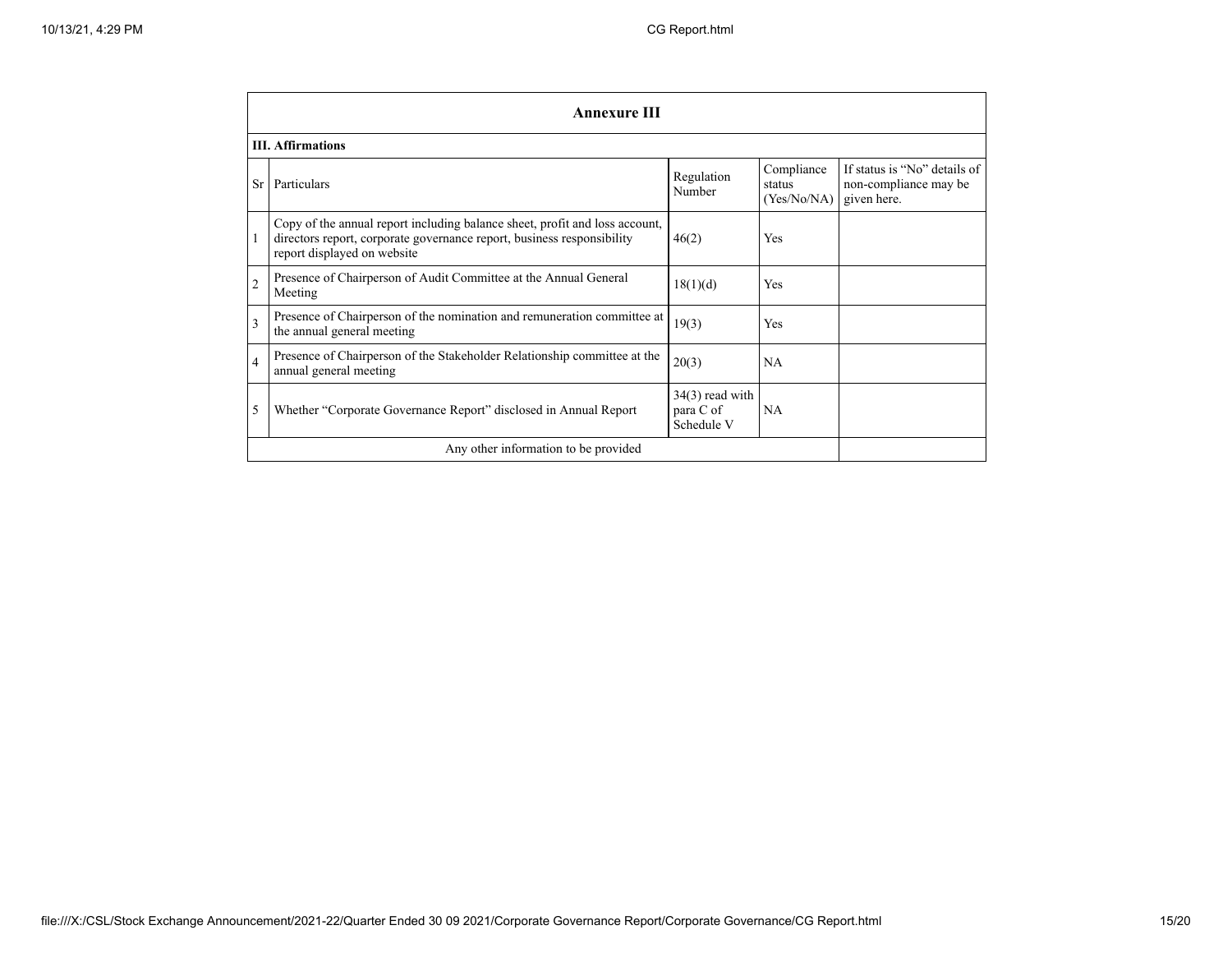| Annexure III      |                                          |  |
|-------------------|------------------------------------------|--|
| Name of signatory | <b>MRAMAN</b>                            |  |
| Designation       | Company Secretary and Compliance Officer |  |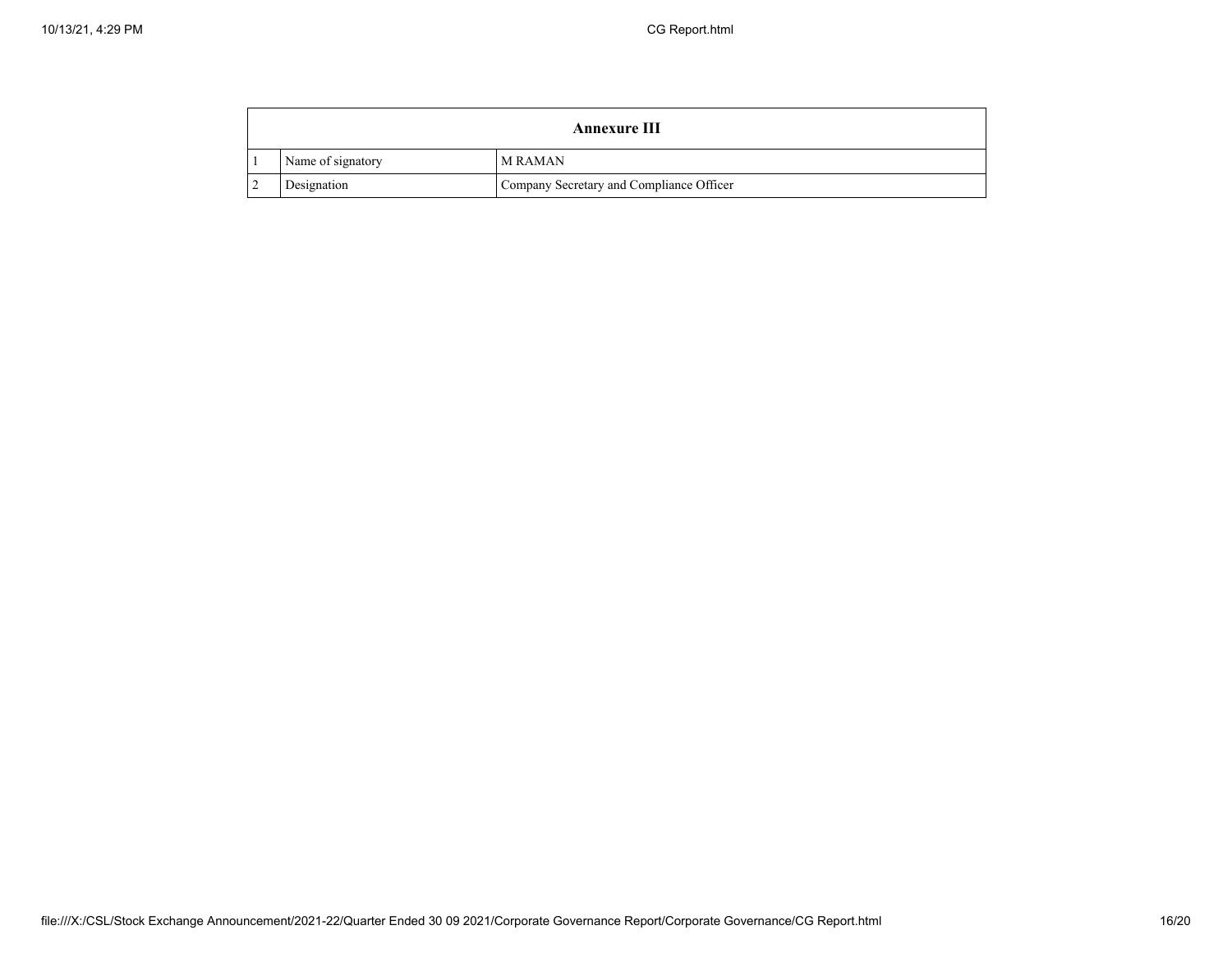| <b>Additional Half yearly Disclosure</b>                                                                                                                                                            |                                                     |                                                                       |                                                                                                         |
|-----------------------------------------------------------------------------------------------------------------------------------------------------------------------------------------------------|-----------------------------------------------------|-----------------------------------------------------------------------|---------------------------------------------------------------------------------------------------------|
| Applicability of disclosure                                                                                                                                                                         | Applicable                                          |                                                                       |                                                                                                         |
| Reason for Non Applicability                                                                                                                                                                        | Textual Information(1)                              |                                                                       |                                                                                                         |
| I. Disclosure of Loans/ guarantees/comfort letters /securities etc.refer note below                                                                                                                 |                                                     |                                                                       |                                                                                                         |
| (A) Any loan or any other form of debt advanced by the listed entity directly or indirectly to                                                                                                      |                                                     |                                                                       |                                                                                                         |
| Entity                                                                                                                                                                                              | Aggregate amount advanced during six<br>months      | Balance<br>outstanding<br>at the end of<br>six months                 |                                                                                                         |
| Promoter or any other entity controlled by them                                                                                                                                                     | $\mathbf{0}$                                        | $\theta$                                                              |                                                                                                         |
| Promoter Group or any other entity controlled by them                                                                                                                                               | $\boldsymbol{0}$                                    | $\overline{0}$                                                        |                                                                                                         |
| Directors (including relatives) or any other entity<br>controlled by them                                                                                                                           | $\mathbf{0}$                                        | $\mathbf{0}$                                                          |                                                                                                         |
| KMPs or any other entity controlled by them                                                                                                                                                         | $\boldsymbol{0}$                                    | $\overline{0}$                                                        |                                                                                                         |
| (B) Any guarantee / comfort letter (by whatever name called) provided by the listed entity directly or<br>indirectly, in connection with any loan(s) or any other form of debt availed By<br>Entity | Type (guarantee, comfort letter etc.)               | Aggregate<br>amount of<br>issuance<br>during six<br>months            | <b>Balance</b><br>outstanding at the<br>end of six<br>months (taking into<br>account any<br>invocation) |
| Promoter or any other entity controlled by them                                                                                                                                                     | <b>NIL</b>                                          | $\theta$                                                              | $\overline{0}$                                                                                          |
| Promoter Group or any other entity controlled by them                                                                                                                                               | NIL                                                 | $\theta$                                                              | $\theta$                                                                                                |
| Directors (including relatives) or any other entity<br>controlled by them                                                                                                                           | <b>NIL</b>                                          | $\mathbf{0}$                                                          | $\mathbf{0}$                                                                                            |
| KMPs or any other entity controlled by them                                                                                                                                                         | <b>NIL</b>                                          | $\theta$                                                              | $\theta$                                                                                                |
| (C) Any security provided by the listed entity directly or indirectly, in connection with any loan(s) or any<br>other form of debt availed by                                                       |                                                     |                                                                       |                                                                                                         |
| Entity                                                                                                                                                                                              | Type of security (cash, shares etc.)                | Aggregate<br>value of<br>security<br>provided<br>during six<br>months | <b>Balance</b><br>outstanding at the<br>end of six months                                               |
| Promoter or any other entity controlled by them                                                                                                                                                     | <b>NIL</b>                                          | $\theta$                                                              | $\theta$                                                                                                |
| Promoter Group or any other entity controlled by them                                                                                                                                               | Pledge of 2 Shares of TCI Sanmar<br>Chemicals S.A.E | $\theta$                                                              | 2400468                                                                                                 |
| Directors (including relatives) or any other entity                                                                                                                                                 | NIL                                                 | $\boldsymbol{0}$                                                      | $\boldsymbol{0}$                                                                                        |

file:///X:/CSL/Stock Exchange Announcement/2021-22/Quarter Ended 30 09 2021/Corporate Governance Report/Corporate Governance/CG Report.html 17/20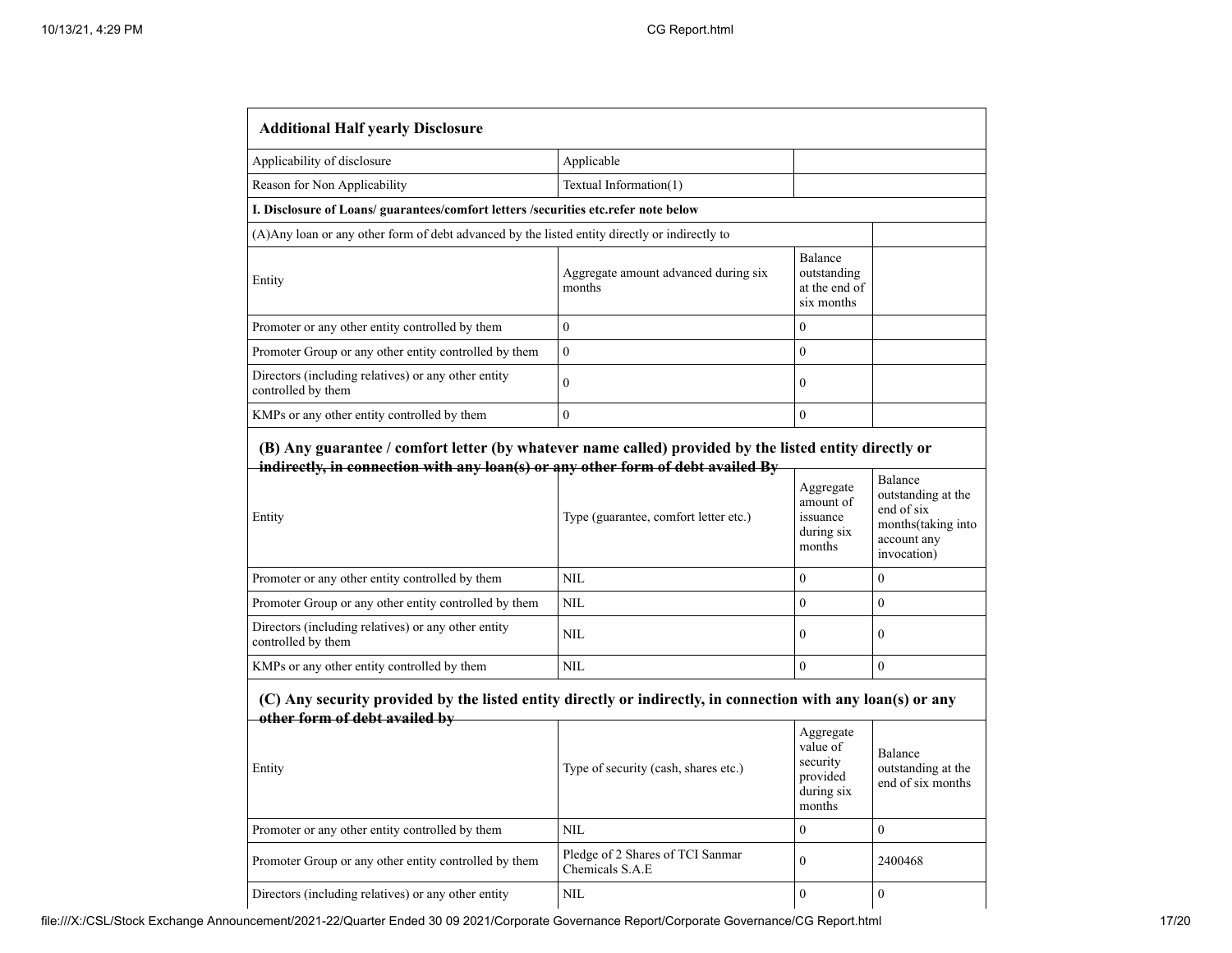| controlled by them                                                                                                                                                                                                                                                                                                                                                                                                                      |                              |          |                              |
|-----------------------------------------------------------------------------------------------------------------------------------------------------------------------------------------------------------------------------------------------------------------------------------------------------------------------------------------------------------------------------------------------------------------------------------------|------------------------------|----------|------------------------------|
| KMPs or any other entity controlled by them                                                                                                                                                                                                                                                                                                                                                                                             | NIL                          | $\theta$ | $\Omega$                     |
| (D) Additional Information                                                                                                                                                                                                                                                                                                                                                                                                              | Textual<br>Information $(2)$ |          |                              |
| <b>II.</b> Affirmations                                                                                                                                                                                                                                                                                                                                                                                                                 |                              |          |                              |
| Compliance<br><b>Affirmations</b><br><b>Status</b>                                                                                                                                                                                                                                                                                                                                                                                      |                              |          | Company Remarks              |
| All loans (or other form of debt), guarantees, comfort letters (by whatever name called) or securities in<br>connection with any loan(s) (or other form of debt) given directly or indirectly by the listed entity to<br>promoter(s), promoter group, director(s) (including their relatives), key managerial personnel<br>(including their relatives) or any entity controlled by them are in the economic interest of the<br>company. |                              |          | Textual<br>Information $(3)$ |
| Name                                                                                                                                                                                                                                                                                                                                                                                                                                    | NATARAJAN MURALIDHARAN       |          |                              |
| Designation                                                                                                                                                                                                                                                                                                                                                                                                                             | <b>CFO</b>                   |          |                              |
| Place                                                                                                                                                                                                                                                                                                                                                                                                                                   | <b>CHENNAI</b>               |          |                              |
| Date                                                                                                                                                                                                                                                                                                                                                                                                                                    | $11 - 10 - 2021$             |          |                              |